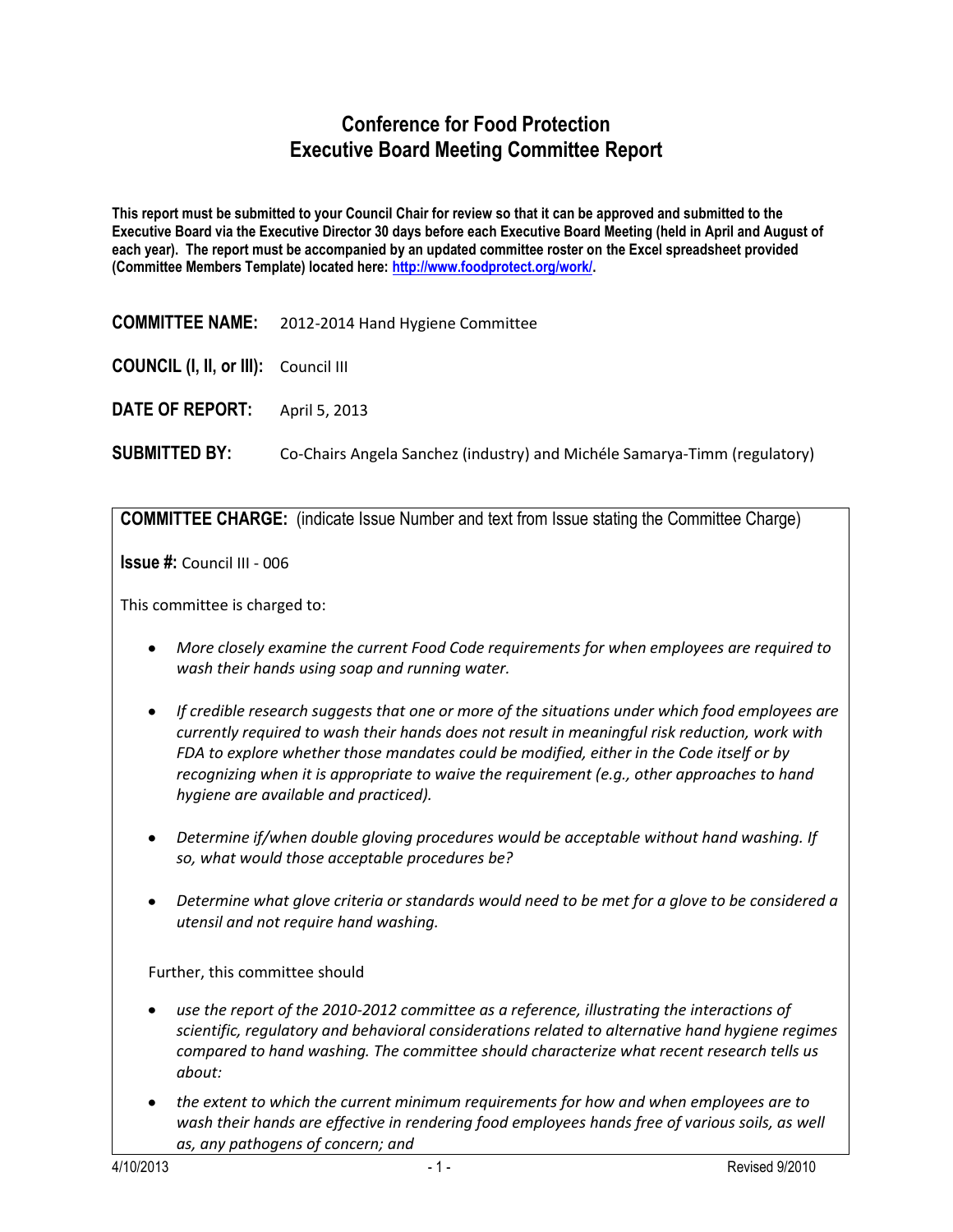*what other regimens for cleansing employees hands, if any, may deliver outcomes that are*   $\bullet$ *similar to or better than hand washing so as to suggest that they could be included as acceptable methods for rendering hands free of soil and pathogens.* 

## **COMMITTEE'S REQUESTED ACTION FOR BOARD (If Applicable):**

- Requested Committee Changes:
	- o Casimar M. Tryba (Industry, Retail Food Stores), replaced with Christina Johnson, Publix (Industry, Retail Food Stores)
	- o Celeste Parker (Regulatory, State) replaced with Elizabeth Staley, Maryland (Regulatory, State)
	- o William Henry Blade (Regulatory, State) replaced with Joe Graham, Washington (Regulatory, State)
- Discussed some members IT security prevent them from using Doodle, Google Docs, and similar online sharing platforms. Can CFP consider creating a committee area on their website for document sharing and/or wiki use?

## **PROGRESS REPORT / COMMITTEE ACTIVITIES WITH ACTIVITY DATES:**

Committee calls

Monthly committee calls are held on the 3<sup>rd</sup> Tuesday of every month at 4:00EST. Call dates:

> September 10, 2012 – October 16, 2012 – November 20, 2012 -- January 15, 2013 – February 19, 2013 --

10/2012 – the Committee reviewing the CFP Emergency Action Plan for Retail Food Establishments (EAPRF) requested to align specific efforts with Hand Hygiene committee. After discussion with Dale Yamnik Co-Chair for EAPRF, this committee will include them in our email distribution list.

## Activities:

- Although the previous 2010-2012 hand hygiene committee split into 2 subcommittees (one focused on scientific aspects related to hand hygiene, other on behavioral aspects), consensus for 2012- 2014 strategies were to stay as a collective group and address different subjects as needed. Subcommittees will be formed as needed.
- The committee agreed that literature reviews would continue as it relates to current charges (hand hygiene for changing tasks, handling equipment, donning gloves). Literature must be focused on